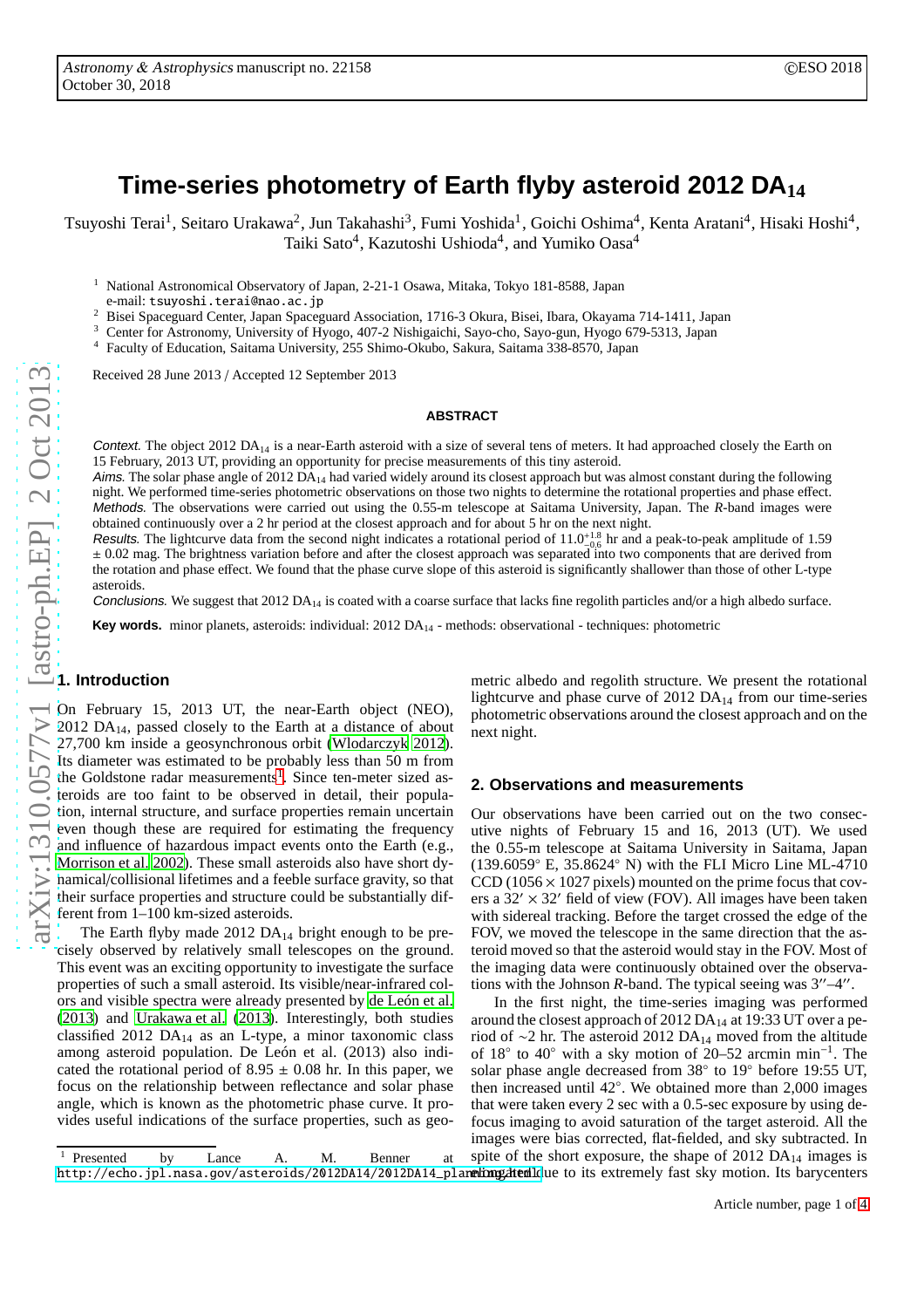

Fig. 1. An *R*-band image of 2012 DA<sub>14</sub> taken by the 0.55-m Saitama University telescope at the closest approach with a 0.5-sec exposure. The field-of-view covers  $20' \times 20'$ . The solid line represents the moving-circular aperture used for photometry.

<span id="page-1-0"></span>may not coincide with the position that coincides with the center of the exposures. This discrepancy could cause an uncertainty of the measured central coordinates. For improving the positioning accuracy, pixel values for light sources on each image were replaced by a constant value substantially that is larger than the sky level. The central coordinates of the asteroid were then determined by ellipse fitting of the processed images. The total flux of the asteroid on each image was calculated based on the total counts within an elongated circular aperture with a radius of 30′′ assuming the synthetic shape of the asteroid image (see Fig-ure [1\)](#page-1-0). If a field star overlaps with  $2012 \text{ DA}_{14}$ , the data were excluded. Using the field stars identified as USNO-B1.0 stars with an  $R < 12$  mag [\(Monet et al. 2003\)](#page-3-4), the zero magnitude point and atmospheric extinction coefficient were estimated.

During the second night, the identical observation was conducted over ∼5 hr. However, the exposure times were 10–60 sec because the asteroid became faint ( $R \sim 15$  mag) and slow (< 0.3 arcmin min−<sup>1</sup> ) compared to the previous night. The images were corrected with the same reduction processes as the first night data. The brightness variation of  $2012 \text{ DA}_{14}$  was measured with relative photometry using ten or more field stars in every sky area. The aperture was the same as that mentioned above but with a radius of 10′′. The Landolt standard stars observed immediately before this photometric sequence were used for flux calibration.

# **3. Results**

The results of photometry in the first night are shown in Figure [2](#page-1-1) as lightcurves with respect to time and phase angle. The data points and error bars represent the averaged magnitude over every minute and its standard deviation, respectively. The mean uncertainty is 0.04 mag. The magnitude was adjusted for the heliocentric and geocentric distances to those at the closest approach to the Earth. The brightness reached a peak at the minimal phase



MJD-56338.0 (days) Phase angle (deg)

<span id="page-1-1"></span>Fig. 2. The brightness variations of 2012 DA<sub>14</sub> around the closest approach at 19:33 UT on February 15, 2013 (MJD 56338.8146). The upper left and upper right panels show the lightcurve with time and solar phase angle, respectively. The open circles and solid line represent the photometric data and the best-fit model generated by a combination of the H-G phase function. The dashed line in the upper right panel represents the model phase function with  $G = 0.44$ , which was derived from our best-fit model. The lower left and lower right panels show the residual to the best-fit model of the lightcurves with time and solar phase angle, respectively. In the all panels, the error bars indicate the  $1 \sigma$  photometric uncertainties.

angle, indicating that the lightcurve was dominated by the phase effect. However, there is a discrepancy between the phase curves before and after the peak. This is likely to be due to the rotational variation in brightness, as discussed in Section [4.](#page-2-0)

Figure [3](#page-2-1) shows the lightcurve from the second night data. The data points and error bars represent the averaged magnitude over every 3 min and its standard deviation, respectively. The mean uncertainty is 0.05 mag. The magnitude was adjusted for the heliocentric and geocentric distances to those at the beginning of the observation. Because the variation in phase angle is negligible over the observation time of the second night (82.2<sup>°</sup>− 82.6<sup>°</sup>), the lightcurve shows the brightness change caused by the asteroid's rotation. We have analysed the lightcurve using the Lomb-Scargle periodogram technique [\(Lomb 1976](#page-3-5); [Scargle](#page-3-6) [1982\)](#page-3-6). Figure [4](#page-2-2) shows the resulting periodogram that indicates the plausible apparent period of around 5 hr. The synthetic curve was determined by fitting the forth-order Fourier series formulation. The best-fit model gives an apparent period of  $5.5^{+0.9}_{-0.3}$  hr with a peak-to-peak amplitude of  $1.59 \pm 0.02$  mag, where the uncertainties correspond to  $1\sigma$ . Assuming a double-peaked lightcurve, we obtained the rotational period of  $11.0^{+1.8}_{-0.6}$  hr. The best-fit model and its residual are shown in Figure [3.](#page-2-1)

De León et al. (2013) presented the rotational lightcurve of 2012 DA<sub>14</sub> covering from 56338.85 to 56339.20 in modified Julian date (MJD), which has some discontinuities and sharp turns. They obtained a rotational period of  $8.95 \pm 0.08$  hr. The shape of our lightcurves and around the second maximum at MJD 56339.12 in [de León et al.](#page-3-2) [\(2013\)](#page-3-2) match each other. How-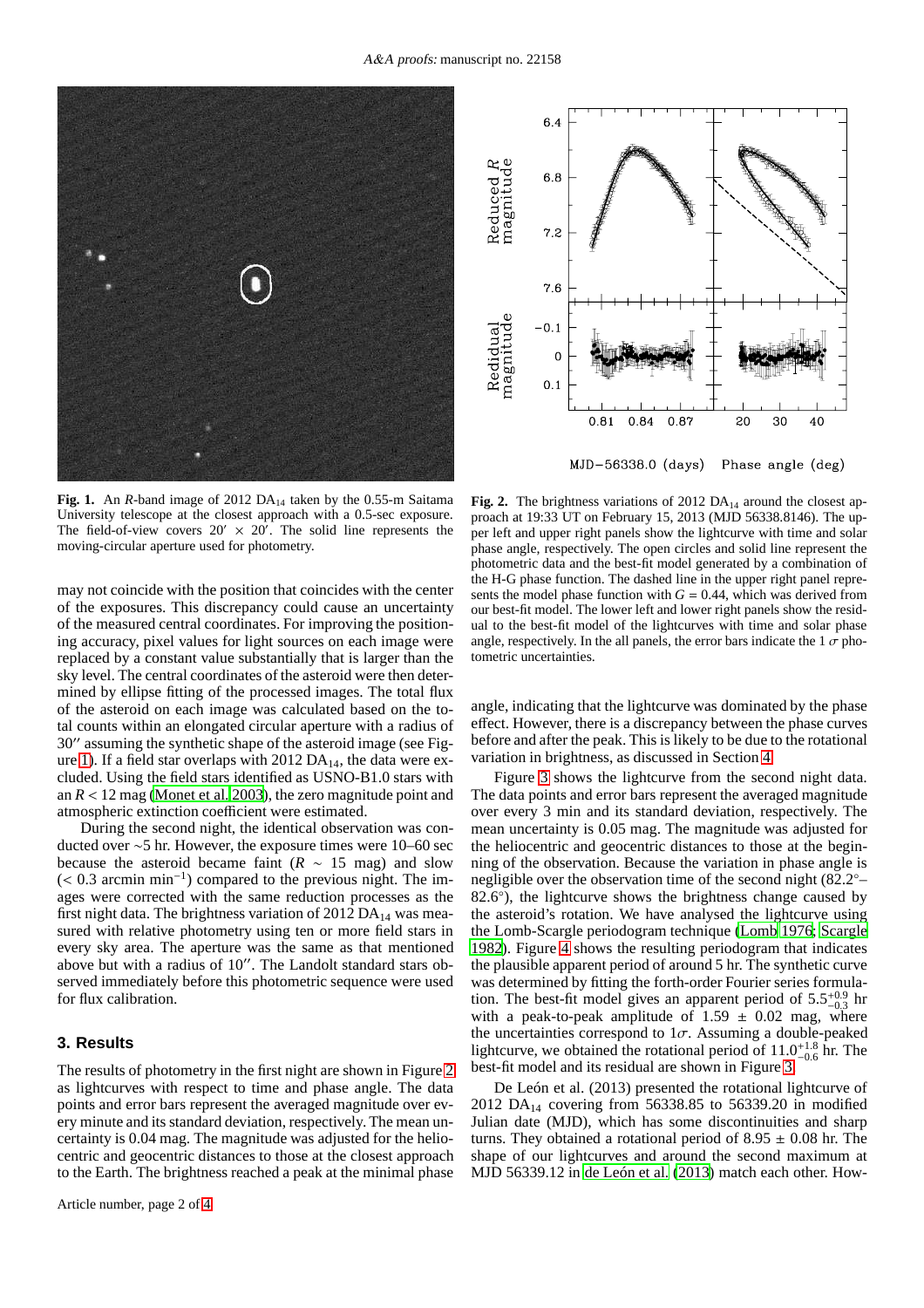

MJD-56339.0 (days)

<span id="page-2-1"></span>Fig. 3. The obtained lightcurve of 2012 DA<sub>14</sub> on February 16, 2013 UT. The upper panel shows the photometric data (open circles) and the best-fit model with a Fourier series curve (solid line). The lower panel shows the residual of the best-fit model. In the both panels, the error bars indicate the  $1\sigma$  photometric uncertainties.



<span id="page-2-2"></span>Fig. 4. Periodogram of the photometric data for 2012 DA<sub>14</sub> obtained at February 16, 2013 UT. The dashed line shows the 99.99% confidence level.

ever, we could not find the rotation period of 8.95 hr in the combined lightcurve that was derived from our observations and those of de León et al.. We note that our lightcurve was acquired when the asteroid was moving slowly and the solar phase angle was almost constant, or in good condition for precise measurement of the rotational brightness variation without

<span id="page-2-3"></span>**Table 1.** Parameters of the best-fit model for the lightcurve of 2012 DA $_{14}$  around its closest approach.

| Phase       | Slope                         | $H_R^a$                  | Amplitude $^b$  | $\chi^2$ |
|-------------|-------------------------------|--------------------------|-----------------|----------|
| function    | parameter                     | (mag)                    | (mag)           |          |
| Linear      | $b=0.022^{+0.002}_{-0.001}$   | $25.02^{+0.07c}_{-0.08}$ | $1.00 \pm 0.04$ | 12.6     |
| H, G        | $G=0.44^{+0.06}_{-0.08}$      | $24.78_{-0.09}^{+0.11}$  | $1.02 \pm 0.02$ | 12.2     |
| $H, G_{12}$ | $G_{12}=0.05_{-0.02}^{+0.02}$ | $24.64_{-0.08}^{+0.08}$  | $0.90 \pm 0.05$ | 18.3     |

**Notes.** (*a*) Absolute magnitude in the *R*-band. (*b*) Peak-to-peak amplitude of the rotational lightcurve. (*c*) This value has been overestimated because the non-linear brightness increase at small phase angles was ignored.

the phase effect. During de León et al.'s observation on February 15, however, 2012 DA<sub>14</sub> still had a rapid sky motion  $(1-$ 20 arcmin min<sup>-1</sup>) and a significant change in the phase angle (50◦–75◦ ). These observational difficulties might have caused the inconsistent lightcurve with our result. Another possibility is that the asteroid might have experienced a significant spin down in the time during the close encounter with Earth. We adopted  $11.0^{+1.8}_{-0.6}$  hr as the most probable rotational period of 2012 DA<sub>14</sub>, although shorter periods cannot be ruled out.

# <span id="page-2-0"></span>**4. Discussion**

### 4.1. Model fitting

To understand the brightness variation of  $2012 \text{ DA}_{14}$  around its closest approach, as seen in Figure [2,](#page-1-1) we use synthetic models generated from a combination of a given phase function and a rotational lightcurve. The latter was based on the measurements from the data of the second night assuming no variation of the rotational period from the time around the closest approach to the second night. We note that the interval between the centered times of observations at the first and second nights are about 22 hr in length corresponding to almost exactly two rotations; that is, the surface on the similar side was observed on the both nights. The rotational period and lightcurve pattern were determined from the second night data, but the peak-to-peak amplitude was parameterized. This is because the difference in inclination of the spin axis to the line of sight between the two nights is unknown, and the brightness amplitude of an ellipsoidal body depends on the phase angle [\(Helfenstein & Veverka 1989\)](#page-3-7).

Model fitting was performed with the following three types of empirical phase functions using chi-square minimization: (i) a linearly decreasing function expressed as *b*α where *b* is the linear coefficient in mag deg<sup>-1</sup> and  $\alpha$  is the solar phase angle [\(Shevchenko et al. 1996;](#page-3-8) [Kaasalainen et al. 2003\)](#page-3-9), (ii) the so-called H, G phase function with the slope parameter *G* [\(Bowell et al. 1989\)](#page-3-10), and (iii) the H,  $G_{12}$  function developed by [Muinonen et al. \(2010\)](#page-3-11). In the first function, the non-linear (exponential) brightness increase at small phase angles ( $\alpha < 10^{\circ}$ ), known as the opposition effect, was ignored because of a lack of data. The slope parameter (*b*, *G*, or *G*12), absolute magnitude, amplitude of the rotational variation, and  $\chi^2$  value of the bestfit model with each of the phase functions are listed in Table [1.](#page-2-3) We obtained nearly identical phase curves with those three functions though the H, G phase function matched with the observation most closely. The best-fit model is shown in Figure [2.](#page-1-1) The obtained slope parameter is  $G = 0.44^{+0.06}_{-0.08}$ .